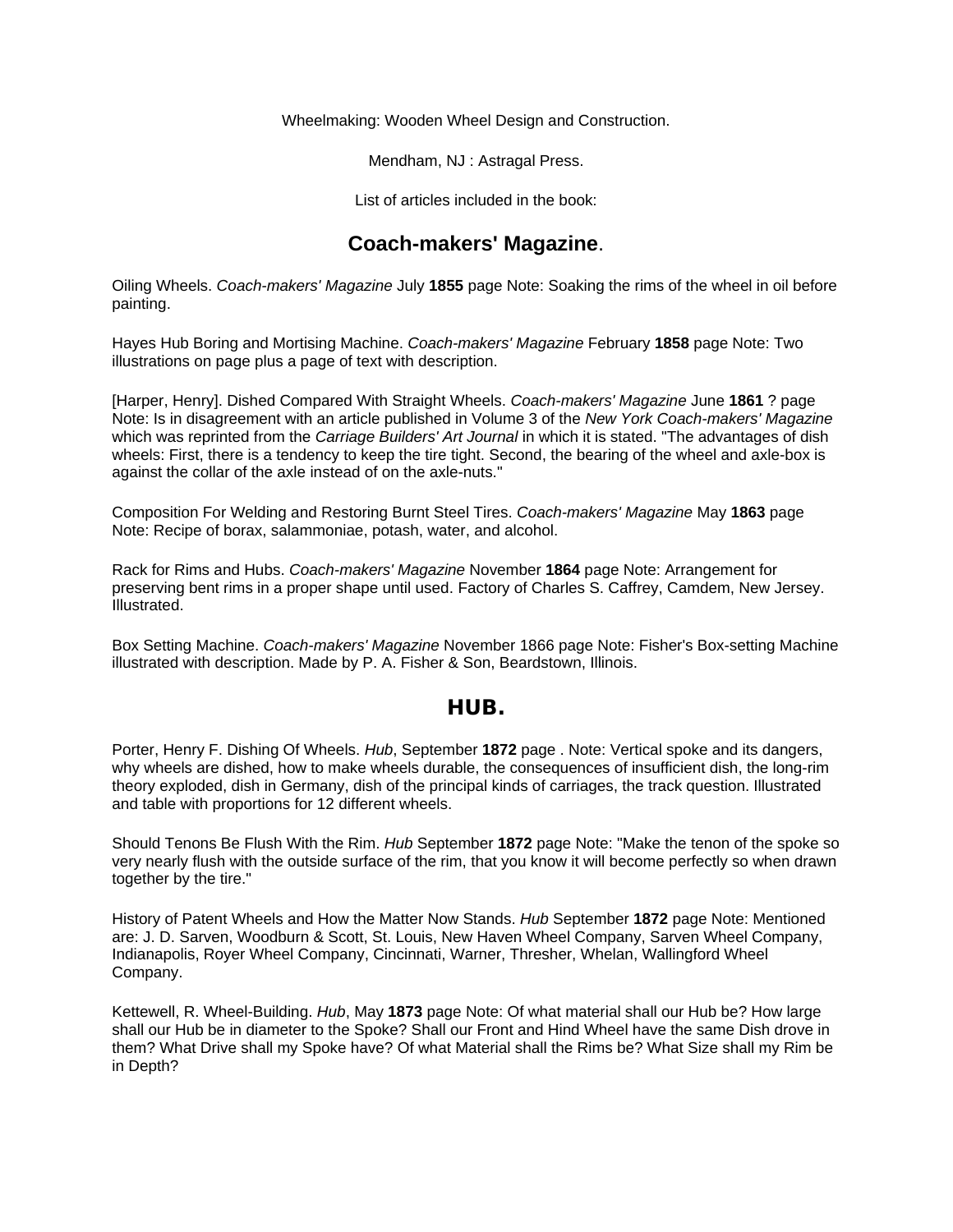Palmer Patent Wheel. *Hub* May **1873** page Note: Full page advertisement for wheels manufactured by the Davis Wheel and Palmer Fork Company, New York, NY. Gives 10 illustrations of the various sections of the Palmer Patent Wheel.

Mosier, John L. H. Proposed Improvements In Heating Tires. *Hub* May **1874** pages Note: Mr. Mosier was foreman blacksmith with Brewster & Co., New York, NY. Gas and the compound blow-pipe, heating of tires in water, in oil, by means of steam, the molten-lead bath, will molten lead deteriorate steel?, hardening files by lead bath, read's gas tire-heater, its advantages and defects, proposed improvements, heater with rotary table and stationary burners, heater with stationary table and rotary burners. 8 illustrations.

Securing Axle-boxes With Sulphur. *Hub* November **1874**, page Note: Sulphur was employed to harden leather boxes many years ago and is no longer employed and a better way is given. Sulphur disintegrates iron axle boxes.

Destroying Rims By Reason Of Bur On the Tires. *Hub* December **1874** page Note: Caused by improperly shaped drill, and gives recommendation for properly shaped drill.

Stewart, William H. Dishing Wheels and Axle-setting. *Hub* November **1875** page Note: William H. Stewart is from Orion, Wisconsin. "It is absolutely indispensable that we take into consideration all positions in which the spoke is obliged to stand to hold its burden." Illustrated.

Richardson, Henry. Circumference Of Wheels and Distance Between Spokes. *Hub* November **1875** page Note: Table from the book by Henry Richardson titled Notes On the Construction of Carriages, and Suggestions For the Improvement of the Same: A Table of the Weight of Load That Wheels of Different Circumference of Spokes will Carry, With a Table Of Circumference of Wheels From 2ft. 8in to 5ft. Diameter, Showing the Distance Apart of Spokes In the Rims, and Giving the Sizes of Wheels Suited to Horses of Different Heights, Also the Amount of Load In Proportion to the Weight of Carriage and Horse. Published in York, England in 1878.

Norton, David. Simple Mode of Getting Diameter of Wheel. *Hub* November **1875** page Note: Illustration of apparatus and short description.

Stotler, M. S. Boiling Felloes In Oil. *Hub* November **1875** page . Note: Does not find any benefit in placing wheel rims in hot oil.

Smallwood, Scott. Difficulty In Hooping Patent Wheels. *Hub* November **1876** page Note: The dish in patent wheels.

Smallwood, Scott. Hooping Or Tiring Wheels. *Hub* April **1877** page Note: Welding of tire, does not use rivets. Puts the tire on warm and then by the use of hammer and tongs fits the tire close to the rim.

Cain, Tubal. Regulating the Dish Of Wheels. *Hub* July **1877** page . Note: Three different people give their opinion as to tire setting.

Riveting vs. Bolting Tire On the Rims. *Hub* July **1877** page Note: Considers bolts quite safe for use with tires and rims.

Fastening Of Felloe Joints. *Carriage Monthly* October **1877** page Note: Illustration of a special fastening device and description.

Cain, Tubal. Discussion About Setting Tires. *Hub* December **1877** page Note: What is the correct dish for Sarven wheels.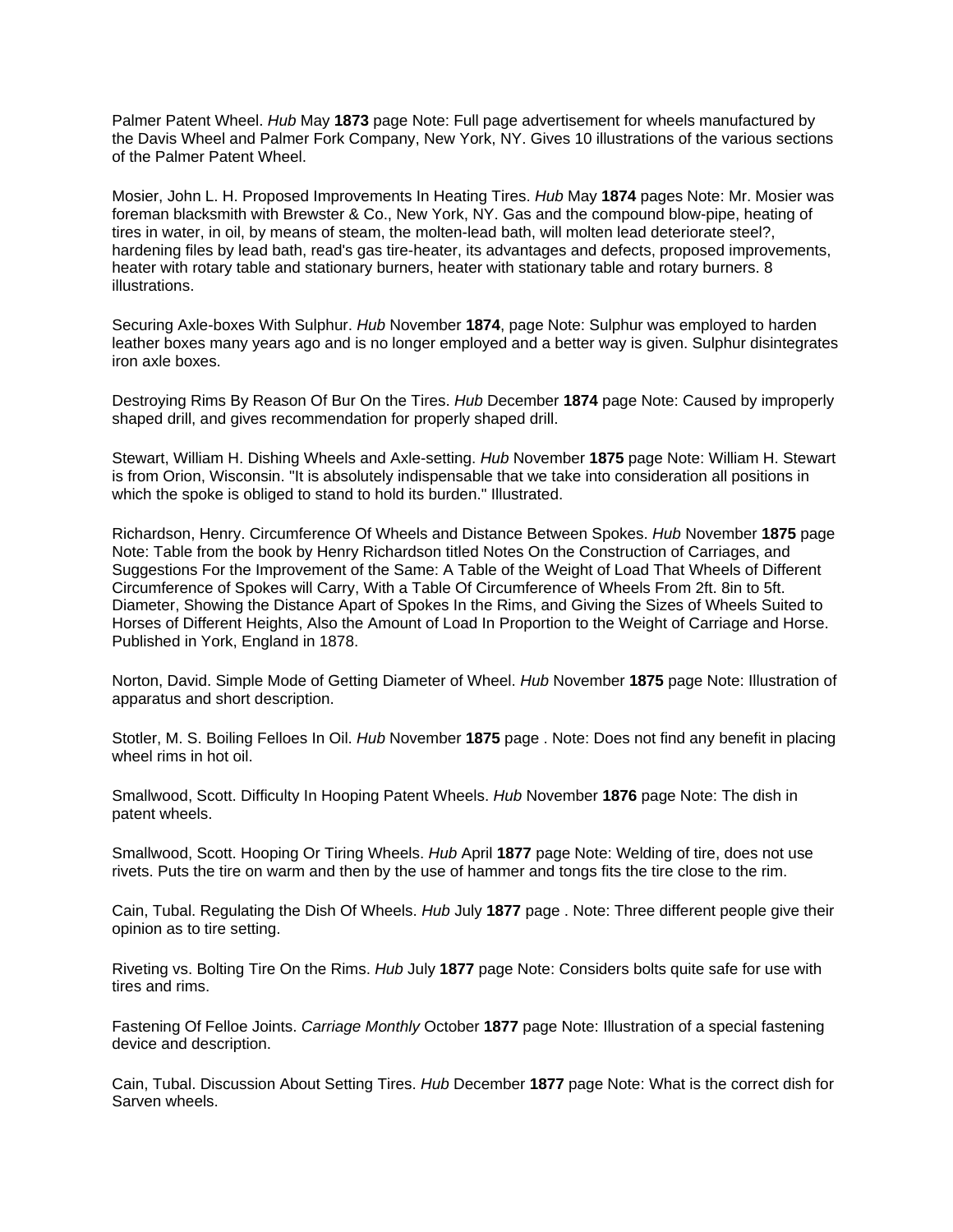Shelling Of Hubs. *Hub* January **1878**, page Note: Need to properly fit the bands in order to prevent shelling of hubs on the front end, where the band score connects with the beginning of the swell of the hub. Illustrated.

Case of Rim-bound Wheels. *Hub* February **1878** page Note: In most cases due to the condition of the hub.

Stotler, M. S. Patent or Wood-hub Wheels. *Hub* March **1878** page Note: Merits of the wood hub wheel verses the patent hub wheel. Claims tires become loose and rim-bound with patented hubs.

How To Box Wheels With Rubber-cushioned Axles. *Hub* May **1878**, page Note: Rubber-cushioned Axles was a very popular idea for a short time. A special wrench designed by John L. H. Mosier, foreman blacksmith with Brewster Co., is illustrated along with other illustrations. For illustration of Rubber Cushioned Axle see *Hub* February 1877 page ??? or *Carriage and Wagon Axles for Horse-drawn Vehicles* page 116.

Heating Tires With Illuminating Gas. *Hub* September **1878** page Note: Reid's improved gas tire heater, which a description is given in detail.

Long Rim Plan. *Hub* October **1878** page Note: For the long rim plan. "The wheel does not become rimbound. The extra length of rim is lost by contraction, or "upsetting," and if the rim be not thoroughly seasoned, you will find on removing the tire=96two days after setting=96that your extra length of rim has disappeared, and instead of overlapping as formerly, that an open space exists."

DuBois, Howard M. Applied Mechanics In Wheel-Making. Chapter I.=96Ancient Art and Modern Timber. *Hub*, May **1878**-August 1879. Note: Writes about the different varieties of hickory and the cutting of.

DuBois, Howard M. Applied Mechanics In Wheel-Making. Chapter II.=96Material for and Proportions of Hubs. *Hub* May **1878**-August 1879 pages Note: Writes about elm, and sour gum for hubs and illustrated are different pattern of hubs along with a chart of proportions for bands, width of bands and length of hub in proportion to diameter.

DuBois, Howard M. Applied Mechanics In Wheel-Making. Chapter III.=96Principles Involved In Motising Hubs. *Hub* May **1878**-August 1879 pages Note: Illustrations include a mortising gauge, and table of proportions: Height of wheels, size of spokes, and number of mortises.

DuBois, Howard M. Applied Mechanics In Wheel-Making. Chapter IV.=96Spokes, and their Proportions. *Hub* May **1878**-August 1879 pages Note: Writes about the spokes of ancient carriages, and having the proportions of Tenon, Shoulders, Face, Back, Throat, Body, and Point all correct. Included is a table and illustration of spoke gauge.

DuBois, Howard M. Applied Mechanics In Wheel-Making. Chapter V.=96American vs. Foreign Spokes. *Hub* May **1878**-August 1879 pages Note: Writes about the sharp face or European style, American or ovate style of spoke, German spoke, and English spoke and the tests of strength made on the spokes. Illustrated are different styles of spokes.

DuBois, Howard M. Applied Mechanics In Wheel-Making. Chapter VI.=96Bent Timber for Rims. *Hub* May **1878**-August 1879 pages Note: Writes about Edward K. Reynolds first bending timber in 1838. The difficulty of breakage was overcome in 1849 by Thomas Blanchard. Illustrated are two rim bending machines.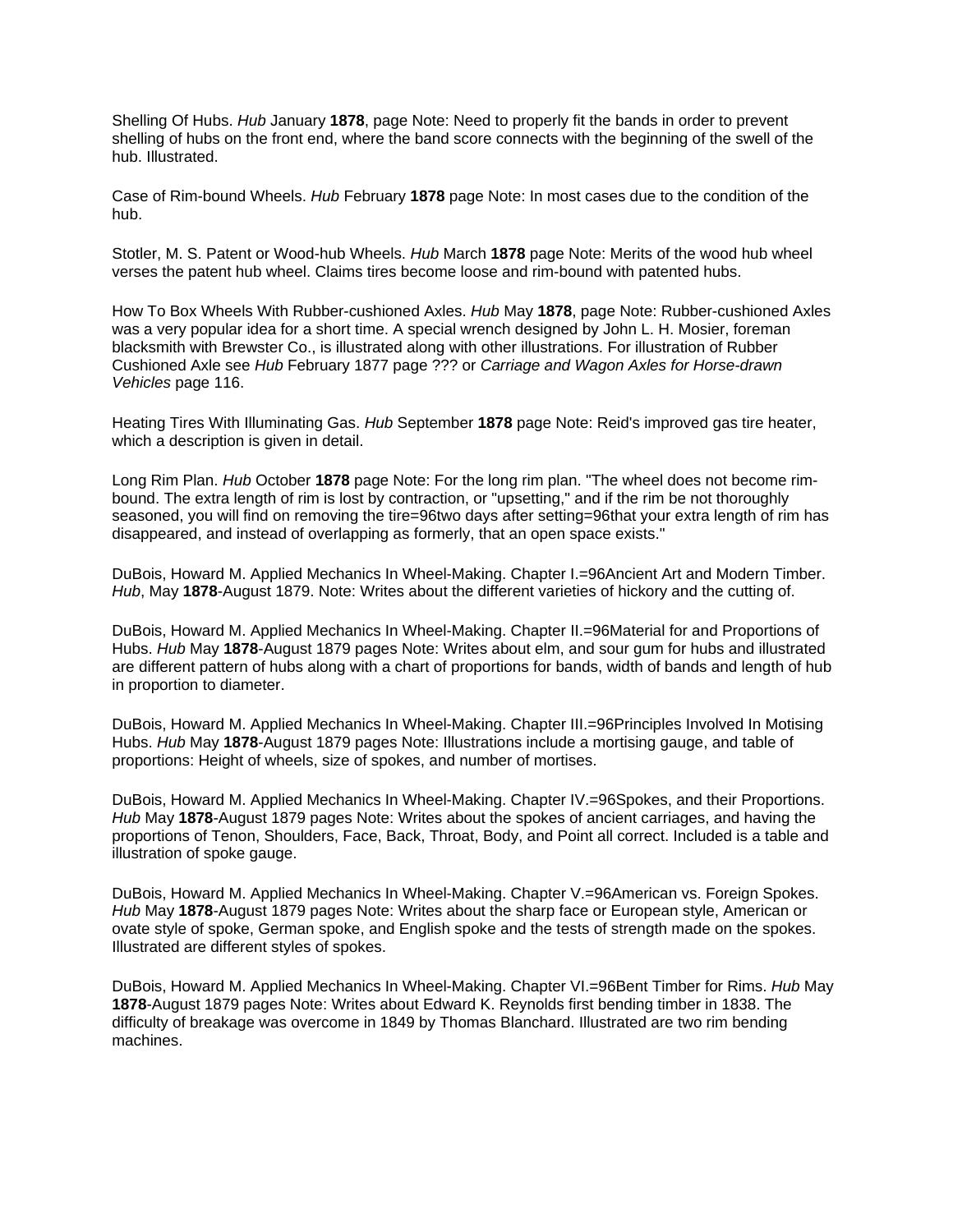DuBois, Howard M. Applied Mechanics In Wheel-Making. Chapter VII.=96 Appliances Used In Driving the Spokes. *Hub* February Note: Writes about the driving horse or neat bench and the ease at which it can be made and usefulness of it. Illustrated.

DuBois, Howard M. Applied Mechanics In Wheel-Making. Chapter VIII.=96Driving the Spokes. *Hub* May **1878**-August 1879 pages Note: Writes about the seasoning of wood, tenons to proper length, fullness to give tenons sidewise, proper shape of the shoulder, sawing the spokes, attention to the hub, straight edge used, mortising chisels, hand-mortising machine, making the mortises, glue, and driving the spoke.

DuBois, Howard M. Applied Mechanics In Wheel-Making. Chapter VIX.=96Rimming. *Hub* May **1878**- August 1879 pages Note: Writes about getting a perfect circle. Illustrated with a diagram and work bench used for rimming. The tools used for boring the wholes in the rims.

DuBois, Howard M. Applied Mechanics In Wheel-Making. Chapter X.=96Oaks. *Hub* May **1878**-August 1879 pages Note: Illustrated with 11 different species of oaks and two varieties of insects that are harmful.

DuBois, Howard M. Applied Mechanics In Wheel-Making. Chapter XI.=96Wheels of Oak. *Hub 1878-1879*  Note: Writes about the skill needed to build wheels in order to kept the spokes from coming out of the hub and the science to keep the spokes from working into the hubs of heavy wheels. First considered are heavy coach wheels. Second, heavy wheels with square-shouldered straight-tenoned spokes. Third, heavy wheels with spokes having shaved or curved shoulders and tapered tenons. Fourth, wheels with "Jersey spokes."

DuBois, Howard M. Applied Mechanics In Wheel-Making. Chapter XII.=96Wheels Of Oak. *Hub* May **1878**-August 1879 pages Note: Writes about heavy wheels, with spokes having tapered tenons and shaved shoulders.

DuBois, Howard M. Jones-Lewis Prize Essay On Carriage Wheels. The Best Material for, and Best Mode of Manufacturing. *Hub 1878-1879* Note: HUBS=96Rock Elm, Cutting and Seasoning, Sour Gum, Treatment of Hubs after Turning. SPOKES AND RIMS=96Hickory, Felling Hickory, Decreasing Supply of Hickory. IS MACHINERY AVAILABLE?=96Decrease of Skilled Labor, Machine-made vs. Hand-made Wheels.

DuBois, Howard M. Jones-Lewis Prize Essay On Carriage Wheels. What Is the Best Manner of Constructing A Wheel? *Hub* May **1878**-August 1879 pages Note: Laws Governing the Construction of Wheels, Proportioning the Different Parts, Hub, Proportions of Hub-bands, Mortises, Dodge of the Spoke, Proportions of Spokes, Rims.

DuBois, Howard M. Jones-Lewis Prize Essay On Carriage Wheels. Part III. Putting the Wheel Together. *Hub* May **1878**-August 1879 pages Note: Different Modes of Using Tools, Conditions to Be Observed, Relative Merit of Wood-hub and Patent Wheels, Merits of Each Compared, Demerits of Patent Wheels Belonging to Class First, Demerits of Patent Wheels Belonging to the Second Class.

Note: Howard M. DuBois owned a wheel making company in Philadelphia, Pennsylvania. He was honored by the Carriage-Builders' National Association by the award of the "Jones-Lewis Prize" (fifty dollars), for his essay on "Carriage Wheels."

DuBois, Howard M. Shrinking of Spokes In the Hub. *Hub* August **1879** page Note: In order to fix problem the spokes need to be removed from the hub and wedges glued in with cement (recipe provided), and woodbury duck. Article gives great detail.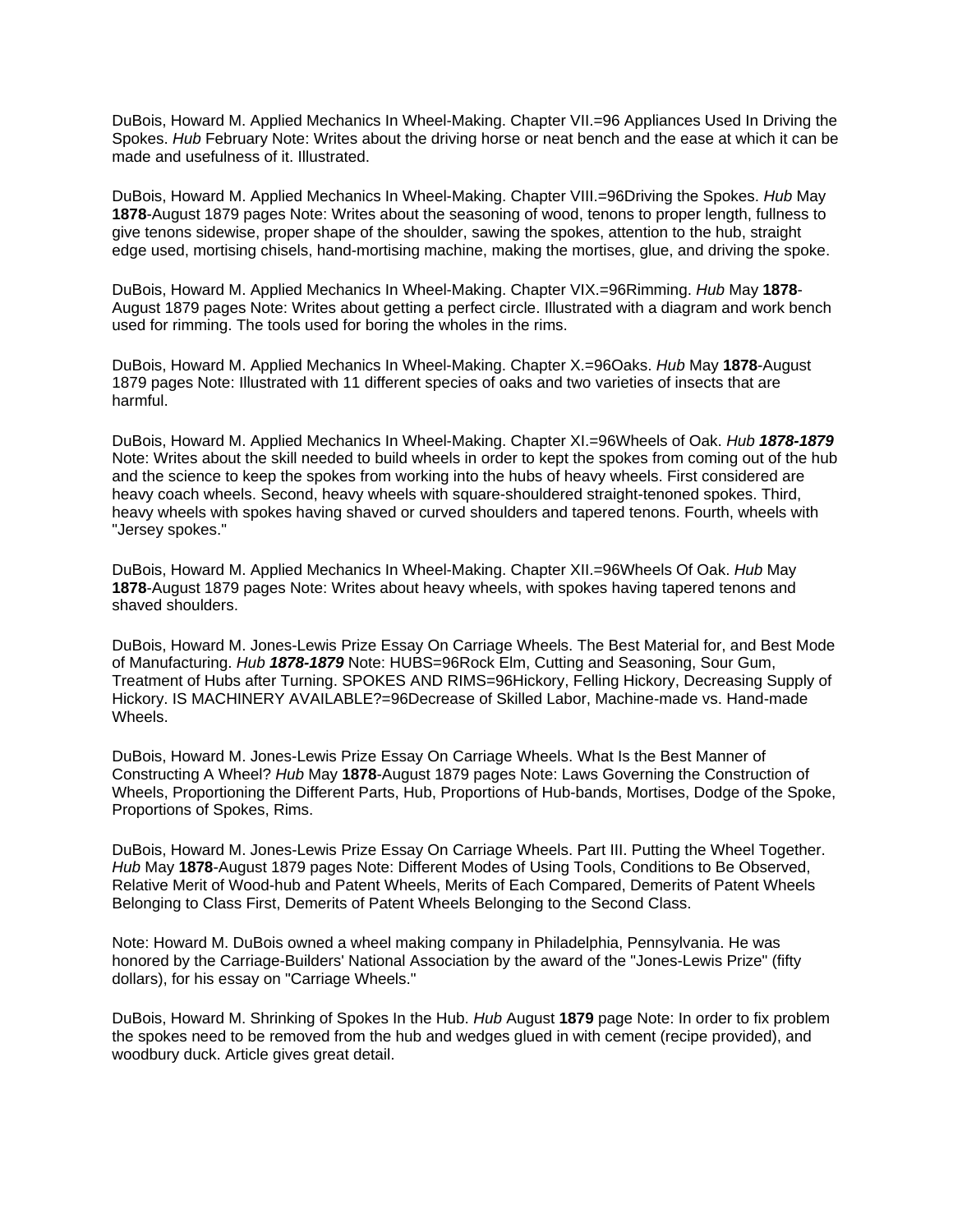Scale Drawing As Applied To Carriage-building. Chapter IV.=96Drawing a Wheel. *Hub* September **1879** page Note: Illustrated with a light buggy wheel giving the four different elevations of the wheel.

Mason Patent. *Hub* September **1879** page Note: Half page advertisement for the Mason Patent Wheel Co., Crown Point, New York. Sectional view of hub illustrated.

Mason's Patent Spoke-saw & Tenoning Machine. *Hub* September **1879** page Note: Advertisement with illustration, not much description.

Skelly's Philadelphia Bolt Works. *Hub* September **1879** page Note: Advertisement for bolts, established in 1855.

How To Box Cushioned Axles. *Hub* December **1879** page Note: Rubber-cushioned Axles was a very popular idea for a short time. Step by step instructions given plus two illustrations. For illustration of Rubber Cushioned Axle see *Hub* February 1877 page ??? or *Carriage and Wagon Axles for Horse-drawn Vehicles* page 116.

Cracking Of Hubs. *Hub* February **1880** page Note: Cracking can be caused by hubs that aren't dry enough, spokes to tight sidewise, or carriages housed imperfectly.

Wear Of Tires. *Hub* August **1880** page Note: How to prevent the tire from wearing unevenly.

DuBois, Howard M. Bushing Wheels. *Hub* February **1881** page Note: How to cut out the whole in the hub for the axle box.

DuBois, Howard M. Mechanical Limit In the "Dish Of Wheels." *Hub* March **1881**. Note: Advantages of dish, but disadvantages if carried beyond a certain limit. Illustrated.

Spence, N. C. Repairing Sarven Patent Wheels. *Hub* October **1881** page Note: First takes off the tire, cuts the rivets in the flanges and knocked them off. Draws the spokes and canvasses the tenons and drove them back with glue.

DuBois, Howard M. How To Rim Wheels Properly. *Hub* December **1881** page Note: Dry material, strength of the rim, wooden dowels in the ends of rims, all the spokes are solidly down on upon the rim.

Tire Bolt-wrench. *Hub* January **1882** page Note: Illustration and description of wrench made by Wiley and Russell Mfg. Co., Greenfield, Massachusetts.

DuBois, Howard M. Valuable Wheel Tables. *Hub* April **1882** page Note: Table No. 1. DuBois Table of Comparative Proportions of Carriage Wheels, Based on approximate carrying capacity of mathematically proportioned Spokes, and representative style of Vehicle for which they are popularly used.

Gribbons's Wheel Chart. *Hub* May **1882** page Note: Prepared by John D. Gribbon, of New York, principal of the Class in Carriage Drafting and Construction. Standard Proportions of Light and Heavy Wheels. Table for 80 different sized and weight vehicles.

Furnaces For Heating Tires. *Hub* May **188**2 page Note: Gives illustrations of two gas furnaces and description.

Jenkyn, T. A Simple Form of Tire Upsetter. *Hub* June **1882** page Note: Illustration and description of hand made tire upsetter.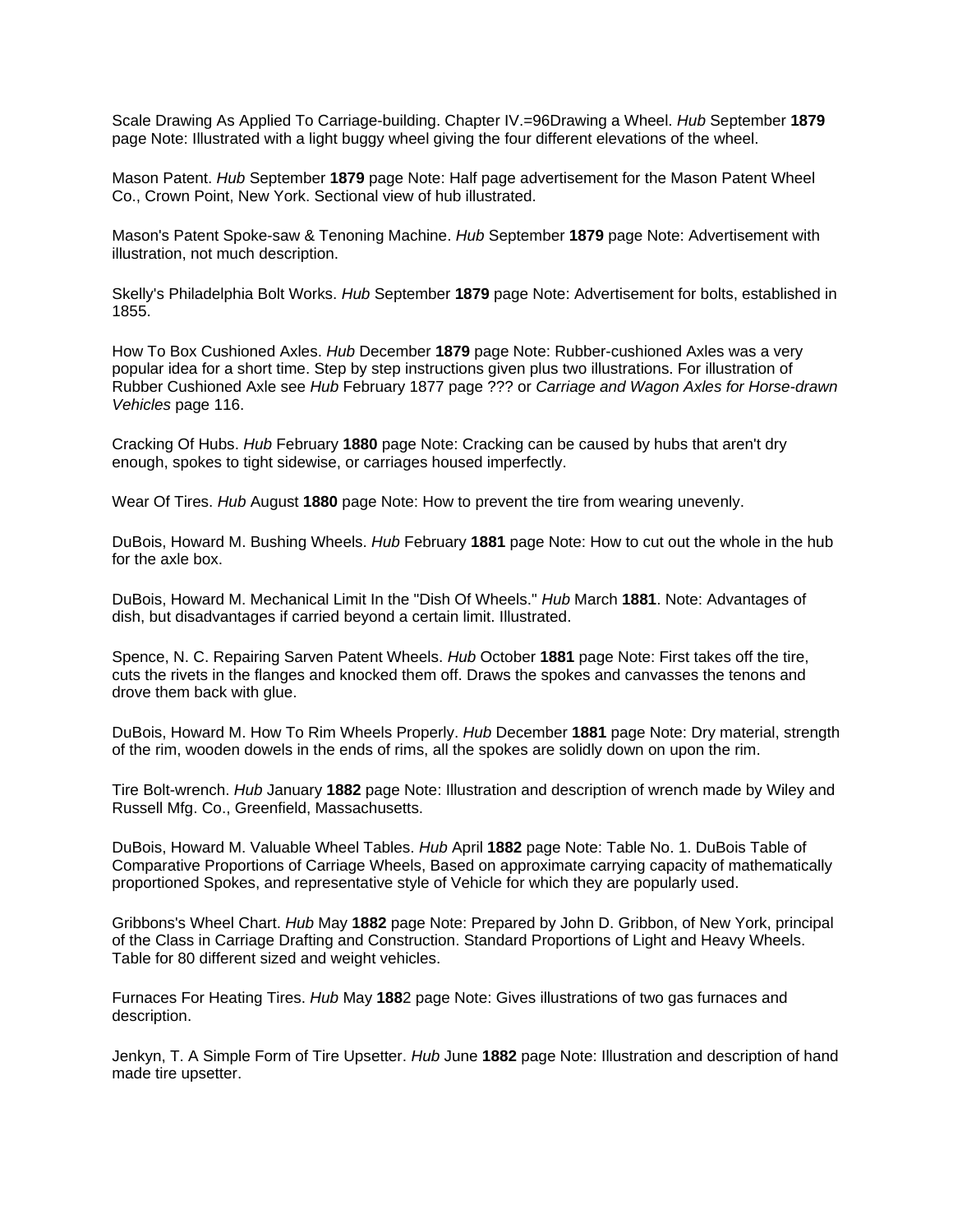Which Spoke Should Be Plumb? *Hub* July **1882** page . Note: Set the outside spoke so that it will be plumb when on the ground.

DuBois, Howard M. Whys and Wherefores in Wheel-making. *Hub*, August **1882** pages October 1882 pages November 1882 pages . Note: Verbatim report of lecture delivered before the class in carriage drafting, New York, May  $17<sup>th</sup>$ , 1882. How to proportion the length of hub. Carrying of weight of inclines with illustration. Longitudinal section through hub and axle, illustration. How to proportion the diameter of Hub. Cross section through mortised hub, illustration. How to proportion the hub mortises. How to proportion hub-bands. Showing line of front band in relation to spoke tenon, illustration. How to proportion and shape hub mortises. What are thee requirements of spokes. How to get out spoke material. How to proportion spokes. How to throat out spokes. How to drive spokes. How to proportion the dish. How to proportion rims. How to proportion the tread. Boring the rims. Complete measurements fo a light wheel, table. Specimen wheel embodying the principles described.

Rupp, Daniel. Wheels Adapted For Country Roads. *Hub* August **1882** page Note: Comments on the Wheel Chart of *Hub* May 1882 by John D. Gribbon as being suitable for city vehicles but not for country vehicles as the dish is wrong for rough roads.

DuBois, Howard M. Which Spoke Should Stand Plumb=96Beveling the Face of Rims=96Spoke Tenons Generally Too Large. *Hub* November **1882** page Note: Writes about how wheels are made wrong with a bevel on the face of the rim, while the face should be straight. Bore tenons on with the shoulder the largest on the back side of the spoke. ...the tire will stay on the rim better.

How To Force Spokes From A Sarven Hub. *Hub* December **1882** page Note: Gives 5 illustrations and description of apparatus for forcing spokes from Sarven hub.

Klaer, John. Proposed Tables For Grading Spokes. *Hub* January **1883** page Note: Table for: Hickory spokes, 26 inches long, 60 in set=96White oak wagon spokes, long and short, 52 in set=96White oak spokes, 27 inches long, 28 in bundle. Graded from XXX, XX, X, No. 1 and No. 2.

Why Do Hubs "Shell?" *Hub* June **1883** page Note: Bushing of leather or canvas is one suggestion for a cure.

Welding Steel Tire. *Hub* October **1883** page Note: Blacksmith writes about his trouble sometimes in welding tires. Some solutions given are: "the lower the grade of steel, the greater amount of time necessary to produce a union heat." try very fluxes, first with borax..... "A good clear coke fire is always necessary to weld steel thoroughly."

Sykes, Tom. Trueing Gauge. *Hub* October **1883** page Note: Three illustrations of apparatus and short description.

Kerr, George W. Improved Device For Truing Axle-boxes. *Hub* January **1884** page Note: 4 illustrations and description with dimensions of an apparatus for truing axle-boxes. Mr. Kerr is foreman at the Bridgeport Cart Co., Bridgeport, Connecticut.

Recent English Novelties In Wheel Tires. *Hub* February **1884** page Note: Grooved felloe with a ribbed rubber tire made to fit into the groove. The tire can be easily be repair or replaced. 8 illustrations.

Carson, W. T. English Opinion On Dishing Wheels. *Hub* May **1884** page Note: Mr. Carson was a writer of a long serial on wheels appearing in the *Coach-builder's, Harness-makers and Saddlers' Art Journal.*  Writer believes no hard and fast rules are laid down for dishing. Table for dishing of new wheels, diagram of dishing wheels and gauge for judging the dish in wheels. It is advisable to start with as little dish as possible because every time new tires are put on the dish increases.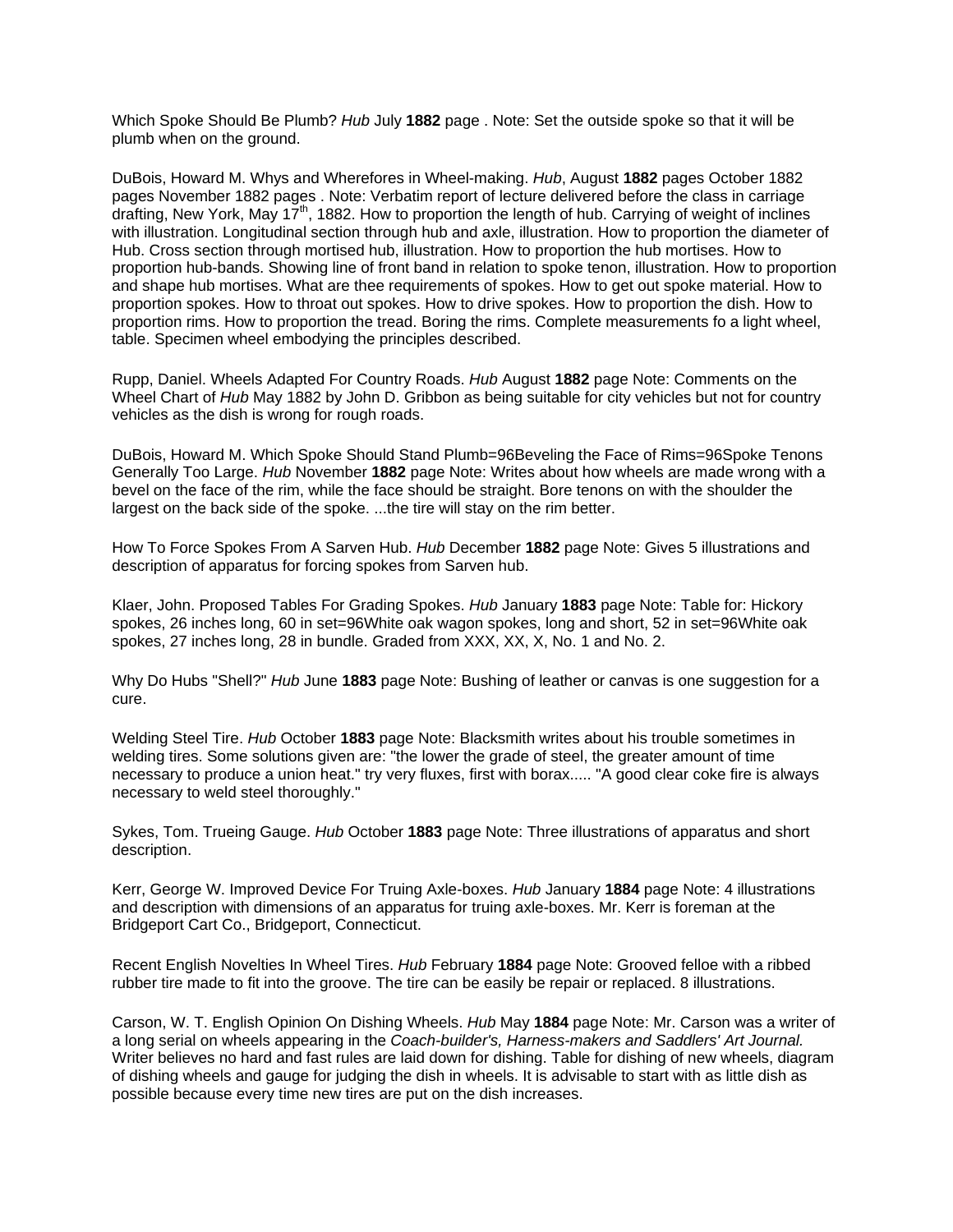Hansen, James. Who Made the First Bent Rim? *Hub* October **1884** page Note: James Hansen claims to have made the first bent rim in 1835.

How To Remove A Tight Tire Without Injury To the Wheel. *Hub* November **1884** page Note: Cuts several pieces of iron and heats one piece at a time. Putting a heated piece of iron on the floor he runs the tire of the wheel over it til it starts to loosen and then uses another piece of heated iron to loosen the tire further. Illustrated.

Lee, R. H. Simple Device For Drawing Rusty Screws >From Rims. *Hub* November **1884** page Note: Illustration and description of apparatus for removing rusty screws.

How To Make Hub -Bands. *Hub* May **1886** page Note: Illustration of a band mandril.

Beveling Hub Bands. *Hub* April **1886** page Note: How to bevel hub-bands by means of the ordinary modern drill and hub-borer. 7 illustrations.

Wm. J. Matern's Ready Hub-boxing Gauge. *Hub* September **1886** page Note: Advertisement with illustration and text about device.

Flowers, F. J. Tenoning and Mortising Wheels. *Hub* October **1886** page Note: Fitting the spokes to the hub, not making the spoke tenons to be for the hub mortise.

Hints About Welding Iron and Steel. *Hub* January **1887** page Note: Writes about the composition of iron, heating iron, and the various coals and fluxes.

New Wheel-tread Sanding and Equalizing Machine. *Hub* January **1887** page Note: Illustration and description of machine made by Bentel & Margedant Co., Hamilton, Ohio.

Hart, James H. How To Hold Tire-bolts Fast. *Hub* January **1887** page Note: Description and illustration of apparatus to hold tire-bolt.

DuBois, Howard M. Proportion of Wheels In Relation To Their Tires. *Hub*, February **1887** pages

Note: "There is no distinct mechanical trade so dependent upon another for success or failure, as that of the carriage wheel-maker upon the blacksmith to whom is entrusted the completion of the wheel by putting on the tires." How wheels should go to the smith. Illustrations and table of proportions of wheels in relation to axles and curves in dish.

DuBois, Howard M. Proportion of Wheels In Relation To Their Tires. *Hub*, March **1887** pages Note: "The proper shapes to be given to the spokes are all highly important, as their proportions in thickness of "body," "taper" and thickness of "throat" all play an important part in making the wheel what it should be when it goes to the smith-shop." Table and illustrations. Writes about proper proportions of spokes to give proper curves in tiring.

DuBois, Howard M. Question About Driving Spokes. *Hub*, January **1888** page Note: Mortising hubs of heavy wheels. Illustrated with diagram.

DuBois, Howard M. "Danger Line" For Wheel-makers. *Hub* June **1888** page Note: Comparing hand made wheels to machine made wheels. Illustrated. "With the above points carefully attended to, no reason remains why factory-made wheels should not be quite as durable as those made by hand, always providing that thoroughly dry material is used."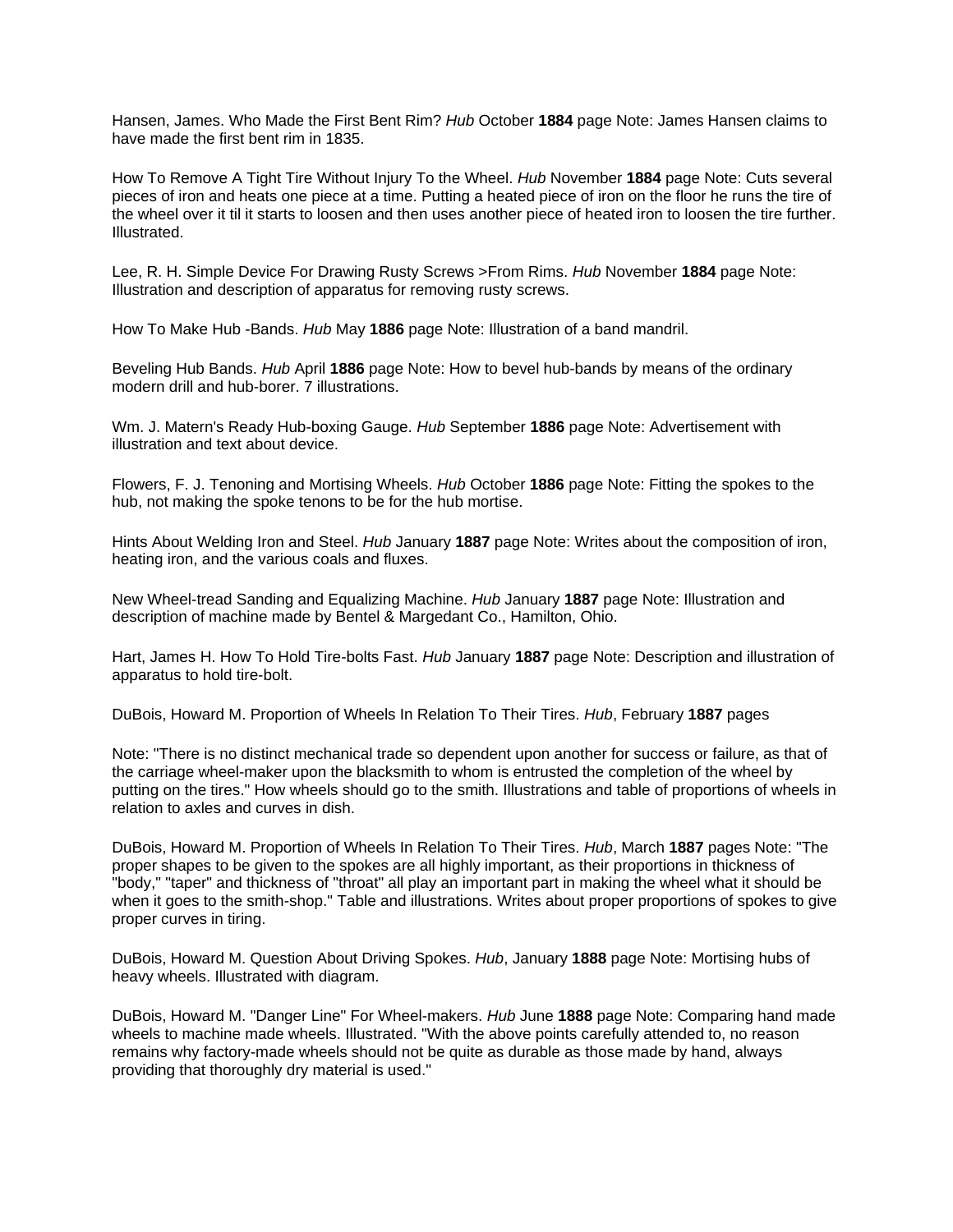Table of Average Dimensions of English Carriage Wheels. *Hub* June **1887** page Note: Gives descriptions for: Drag or club coach, medium size elliptic-spring coach, full-size elliptic spring landau, small-size elliptic-spring landau, large-size elliptic-spring barouche, light elliptic-spring barouche, full-size ellipticspring brougham, full-size elliptic spring single brougham, medium-size elliptic-spring victoria-phaeton, Large-size victoria-phaeton, Mail-phaeton, stanhope-phaeton, Dog-cart. Article reprinted from a serial article entitled "Treatise on the Manufacture of Carriage Wheels." by anonymous writer published in the London *Coach Builder*.

Two English Tables of Wheel Dimensions. *Hub* July **1888** page Note: Reprinted from the London *Coach Builder*. Table 1. Proportions of hubs and spokes, Table 2. Proportions of spokes.

How To Tire Wheels When Out Of Center. *Hub* August **1888** page Note: Gives a short remedy by which hubs which are out of center after tiring can be improved to some extant. 5 illustrations.

Small, James. Plough and Cartwright, of Mid-Lothian, Scotland. Originally published 1790. *Hub* January-April **1889** pages Note: Introduction by Howard M. Dubois. See James Small.

Smallwood, Scott. Setting Tires. *Hub* March **1889** page Note: How to keep the tire round. "Durability of a wheel depends largely upon the way in which the tire is set."

Simple Machine for Removing Tire. *Hub* April **1889** page Note: 3 illustrations and description with dimensions of apparatus for removing tires.

Irregular Dish of Wheels. *Hub* June **1889** page Note: Possible causes of irregular dishing: spokes seasoning differently, improper joining at the rims, and uneven heat of the tire.

Spoke Trestle. *Hub* June **1889** page Note: Illustration and description of spoke trestle.

Hubs. *Hub* October **1889**, page 493. Note: Use of smaller hubs for the front wheels and larger hubs for the back wheels.

Correct Size Of Hub As Per Axle. *Hub* December **1889** page . Note: Rule by which to get the diameter of the hub to suit its length of axle-arm.

Putting New Rivets In An Old Wheel. *Hub* January **1890** page Note: Illustrated with 3 diagrams and description of apparatus for putting rivets in.

Handy Tire Shrinker. *Hub* May **1890** page Note: Illustration and description of tire upsetter.

Wheel Making. : As Now Performed In Wheel Factories In the United States. *Hub* August **1891** pages Note: Starts with cutting of log for hubs and goes unto the various steps for making a hub and then the same for spokes. Illustrated.

Triumph of American Ingenuity. *Hub* August **1891** page Note: Illustration and description of Spoke Lathe, manufactured by Egan Company, Cincinnati, Ohio.

Brace Of New and Indispensable Wheel Machines. *Hub* September **1891** page Note: Illustrations and descriptions of Wheel-tread sanding and equalizing machine and wheel polishing machine made by Bentel & Margedant Company, Hamilton, Ohio.

Streak Tire. *Hub* September **1891** page Note: Two illustrations a very early method of tiring wheels, but nailing sections of iron on the sawed rims. Found in use among farmers of Newton, Lower Falls, Massachusetts in 1891.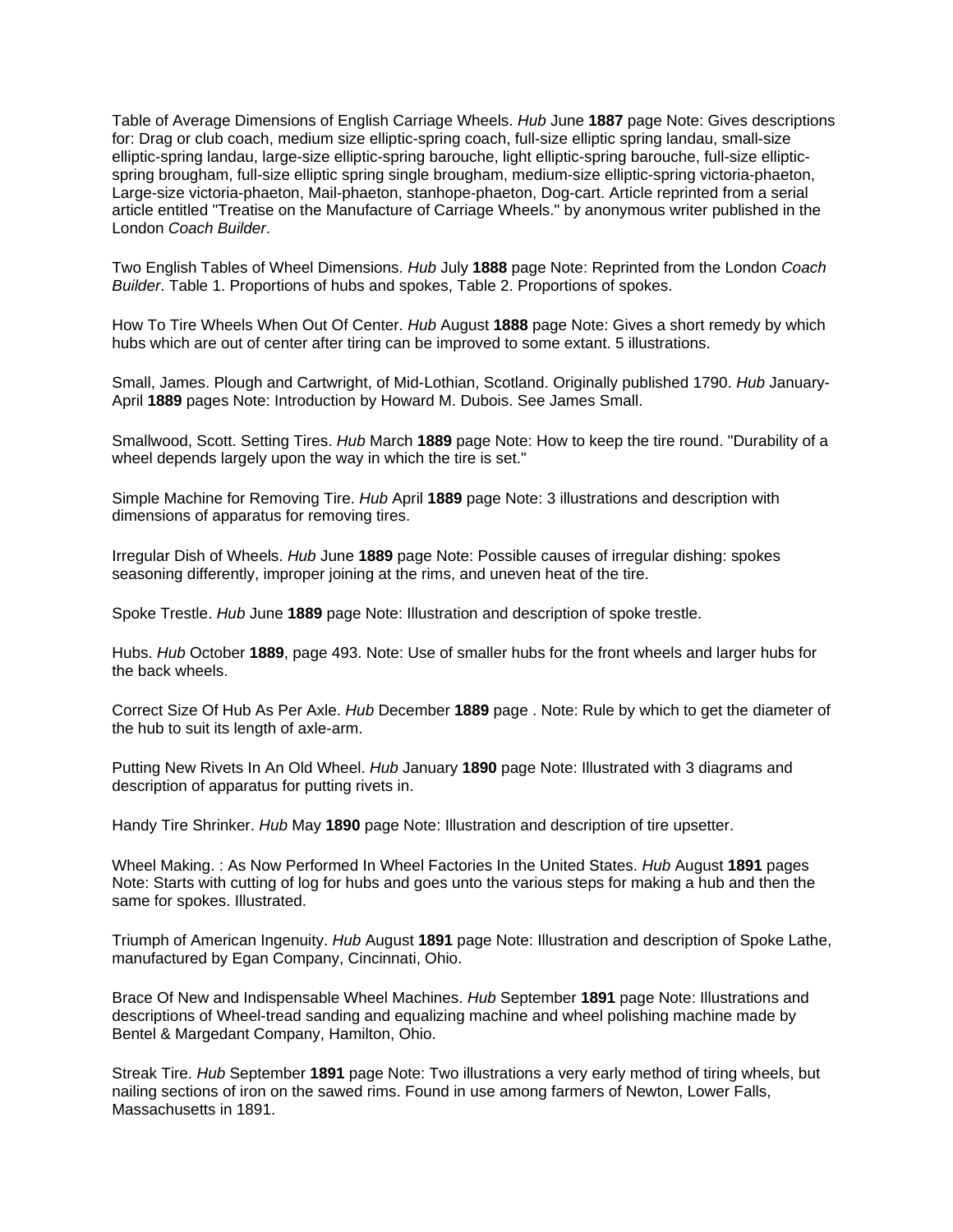No. 1 Patent Automatic Hub Turning Machine. *Hub* January **1892** page Note: With friction clutch, roughing and cupping attachments. Description and illustration. Sold by Defiance Machine Works, Defiance, Ohio.

Improved Spoke Tenoner for Round Tenons. *Hub* February **1892** page Note: Illustration and description of machine made by Egan Company, Cincinnati, Ohio.

M'Farlane Tire Furnace. *Hub* May **1892** page Note: Illustration and description of tire furnace sold by M'Farlane of Chicago, Illinois, includes testimonies from two wagon builders.

Martin's Combined Rim, Wrench and Bolt Cutter. *Hub* June **1892** page Note: Illustration of work bench type machine for positioning wheel to work on it. Lengthy description. Manufactured by Silver Manufacturing Co., Salem, Ohio. Testimonials by C. P. Kimball & Co.

Tireing Wheels. *Hub* July **1892** page Note: What is the amount of dish a light wheel should have.

Setting and Resetting Tires. *Hub* February **1893** page Note: Illustration of machine plane and level for making sure the face of rim is straight. Gives dimensions for tires and dish.

Fitting Wheels For the Tires. *Hub* April **1893** page Note: Should the spoke tenon bear against the tire.

Improved Felly Rounding Machine. *Hub* April **1893** page Note: Illustration and description of machine made by Bentel & Margedant Co., Hamilton, Ohio.

Hosler's Patent Spoke Driving Machine. *Hub* June **1893** page Note: Illustration and description of machine made by J. A. Fay & Egan Company, Cincinnati, Ohio.

Automatic Combined Spoke and Handle Lathe. *Hub* July **1893** page Note: Illustration and description of machine made by Defiance Machine Co., Defiance, Ohio.

New Sectional and Bent Felloe Borer. *Hub* December **1893** page Note: Illustration and description of machine made by Egan Company, Cincinnati, Ohio.

West, J. B. Evolution of the Tire. *Hub* December **1893** page Note: J. B. West of Rochester, NY, was the inventor of the hydraulic tire setter. Gives a little verse to go with the history of tire setting.

No. 5 Heavy Double Hub Equalizing Machine. *Hub* February **1894** page Note: Illustration of two large saw blades cutting a log into lengths for hubs. Full page advertisement for Defiance Machine Works, Defiance, Ohio.

Dish In Wheels. *Hub* April **1894**. Note: "This dish puts the back bone int eh wheel for strength." Discussion of atmospheric changes and how it effects the wheels.

Perfected Cold Hydraulic Tire Setting Machine. *Hub* June **1894** page Note: Illustration and description of machine sold by Williams, White & Co., of Moline, Illinois.

Rim Roller For Shaping Pneumatic Tires. *Hub* November **1894** page Note: Illustration and description of machine made by Geo. W. Heartley, Toledo, Ohio.

Proportions of Spokes. *Hub* December **1894** pages Note: Illustrated and dimensions given in text.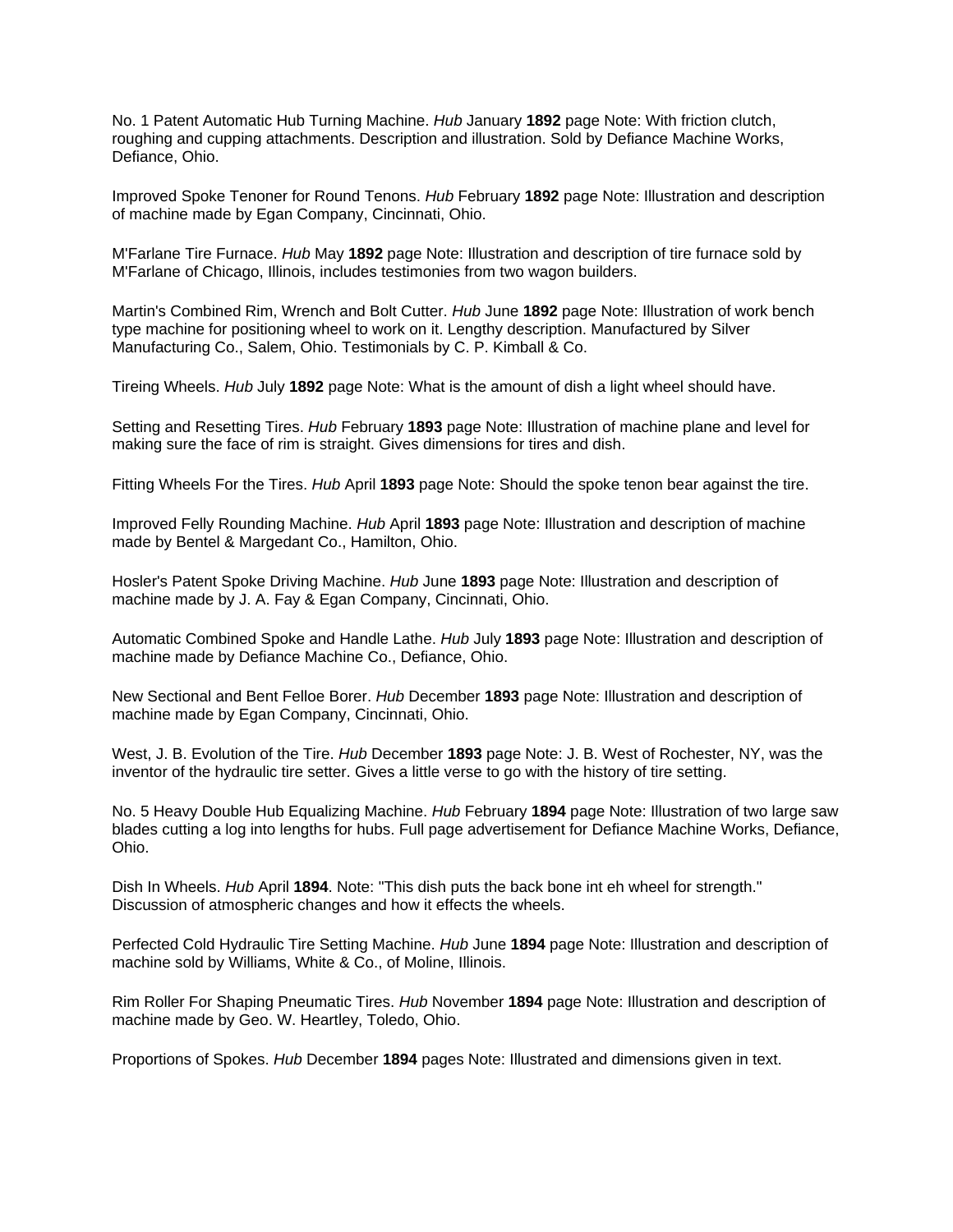Improved Spoke Tenon Compressing Machine. *Hub* December **1894** page Note: Illustration and description of machine made by Bentel & Margedant Co., Hamilton, Ohio.

An Idea for Fastening Loose Spokes. *Hub* January **1895** page Note: Illustrated with 5 illustrations of apparatus for dealing with loose spokes.

Comparative Tests With Steel and Pneumatic Tires. *Hub* May **1895** page Note: Description of test preformed. Ideal size for pneumatic wheels. Why the pneumatic sulky is speedy. Relative advantages of cushion and pneumatic tires. Larger and wider field.

Rodgers Rubber Cushioned Vehicle Tire. *Hub* May **1895** page Note: Illustration of perfectly round solid rubber tire held in a channel by three wires. Description of tire. Made by the Tricycle Mfg. Company of Springfield, Ohio.

Perfect Rubber Tire. *Hub* May **1895** page Note: Illustration and description of solid rubber tire made by Lockwood & Brown, Amesbury, Massachusetts.

Patent Automatic Rim and Felloe Bending Machine. *Hub* July **1895** page Note: Illustrations and description of machine made by Defiance Machine Works, Defiance, Ohio.

Methods of Doweling and Tanging Wheels. *Hub* August **1895** page Note: Joining the ends of the rims together.

Patent Reverse Helicoid Tire Bolts. *Hub* August **1895** page Note: Advertisement for tire bolt made by Russell and Erwin Mfg. Co., New York.

Hydrostatic Graduated Stroke Hub Mortising and Boring Machine. *Hub* August **1895** page Note: Illustration and description of machine manufactured by Bentel & Margedant Co., Hamilton, Ohio.

Power Cam Press fro Wheel Hub Bands, etc. *Hub* October **1895** page Note: Illustration and description of machine manufactured by Bentel & Margedant Co., Hamilton, Ohio.

Stevens' Combined Felloe Plate and Joint Supporter. *Hub* March **1896** page Note: Description of metal plate for rim joint made by A. E. Stevens & Co., Portland, Maine.

Patent Double Drum Felloe Polishing Machine. *Hub* April **1896** page Note: Illustration and description of machine made by Defiance Machine Works, Defiance, Ohio.

Rubber Tire. *Hub* May **1896** page Note: Illustration and merits of the Standard Tire Co.'s, of New York, new solid rubber tire. Thin bar of rubber with flange over the side.

Improve Rim Planner. *Hub* June **1896** page Note: Illustration and description of machine made by Bentel & Margendant Co., Hamilton, Ohio.

Novel Felloe-joint-plate. *Hub* September **1896** page Note: Illustrated with 3 figures and description.

Tire Pullers. *Hub* July **1898** page Note: Illustrated is the Smith Giant Tire Puller made by S. D. Kimbark, Chicago, Illinois. Describes the merits of.

# **Coach-makers' International Journal**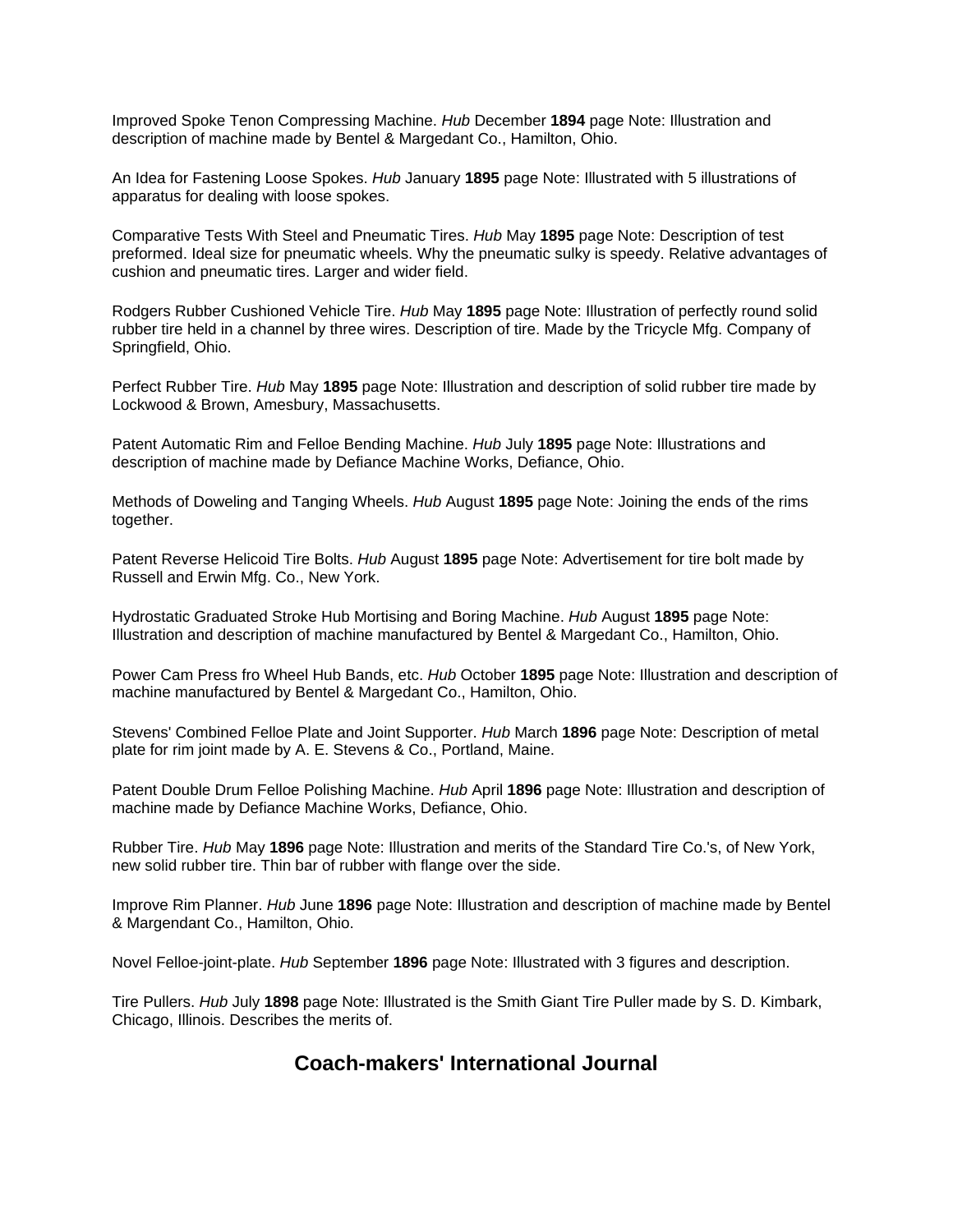Wheel Horse and Mallet. *Coach-makers' International Journal* February **1869** page Note: Fitting the spoke tenon in the hub and then driving the spoke in the hub.

Wheel Horse and Mallet. *Coach-makers' International Journal* March **1869** page Note: Cutting the finger tenon for the spoke for the rim, and fitting the rim to the wheel.

Wheel Horse and Mallet. *Coach-makers' International Journal*, May **1869** page Note: Boxing the wheel and using white lead.

Hooping Wheels. *Coach-makers' International Journal* June **1869** page Note: Size of tire for rims.

Long Rim Question. *Coach-makers' International Journal* November **1870** page Note: Leaving the rim one-quarter of inch longer than the net circumference of the wheel. Author seems to go on at great lengths against this practice.

Toomey, Samuel. Long Rim Plan. *Coach-makers' International Journal* November **1870** page Note: Bent rims for wheels are different then sawed rims when setting the tire, in order not to have rim bound wheels they need to be treated different.

Hooping Wheels Resumed. *Coach-makers' International Journal* November **1870** page Note: Refers back to previous articles and offers an opinion about.

Labor Saving Machine. *Coach-makers' International Journal* December **1870** page Note: Machine for making the tenon of the end of the spoke for the rim. Dole's Patent Spoke-tenoning machine, manufactured by Silver & Deming, Salem, Ohio. Two illustrations and description.

Toomey, Samuel. *Coach-makers' International Journal* January **1871** page Note: Mr. Toomey restates his case for the why he sets the tires on wheels. "On this point of contracting the rim endwise on the spoke tenon we claim a decided improvement."

Hub Bands. *Coach-makers' International Journal*, April **1872** page Note: Hub band should not be longer or wider than will cover the axle nut or cap safely.

Sarven Patent Wheel. *Coach-makers' International Journal*, June **1872** page Note: Summary of the decision of the courts in favor of James D. Sarven for his patented wheel.

Wheel Making. *Coach-makers' International Journal*, September **1872** page Note: Having seasoned timber, all a matter of fitting the spoke into the hub, writes about how to make the tenon on the spoke for the hub.

Hub Boring Machine. *Coach-makers' International Journal* March **1873** page Note: Illustration of the Kritch Patent Hub Boring Machine patented Feb. 23, 1864 and improved Oct. 1872. With description. Sold at Cleveland, Ohio.

West's American Tire Setter. *Coach-makers' International Journal* March **1873** page Note: Advertisement for Hand Machine and Power Machine, with Counter-shaft for setting tires cold. Early tire setting machine patented by West and sold and manufactured by Mowry Axle and Machine Co., Greenville, Connecticut.

Sarven's Patent Wheels. *Coach-makers' International Journal* March **1873** page Note: Full page illustrated advertisement for Sarven wheels made by Royer Wheel Company, Cincinnati, Ohio. 9 illustrations of the different stages of making the wheel.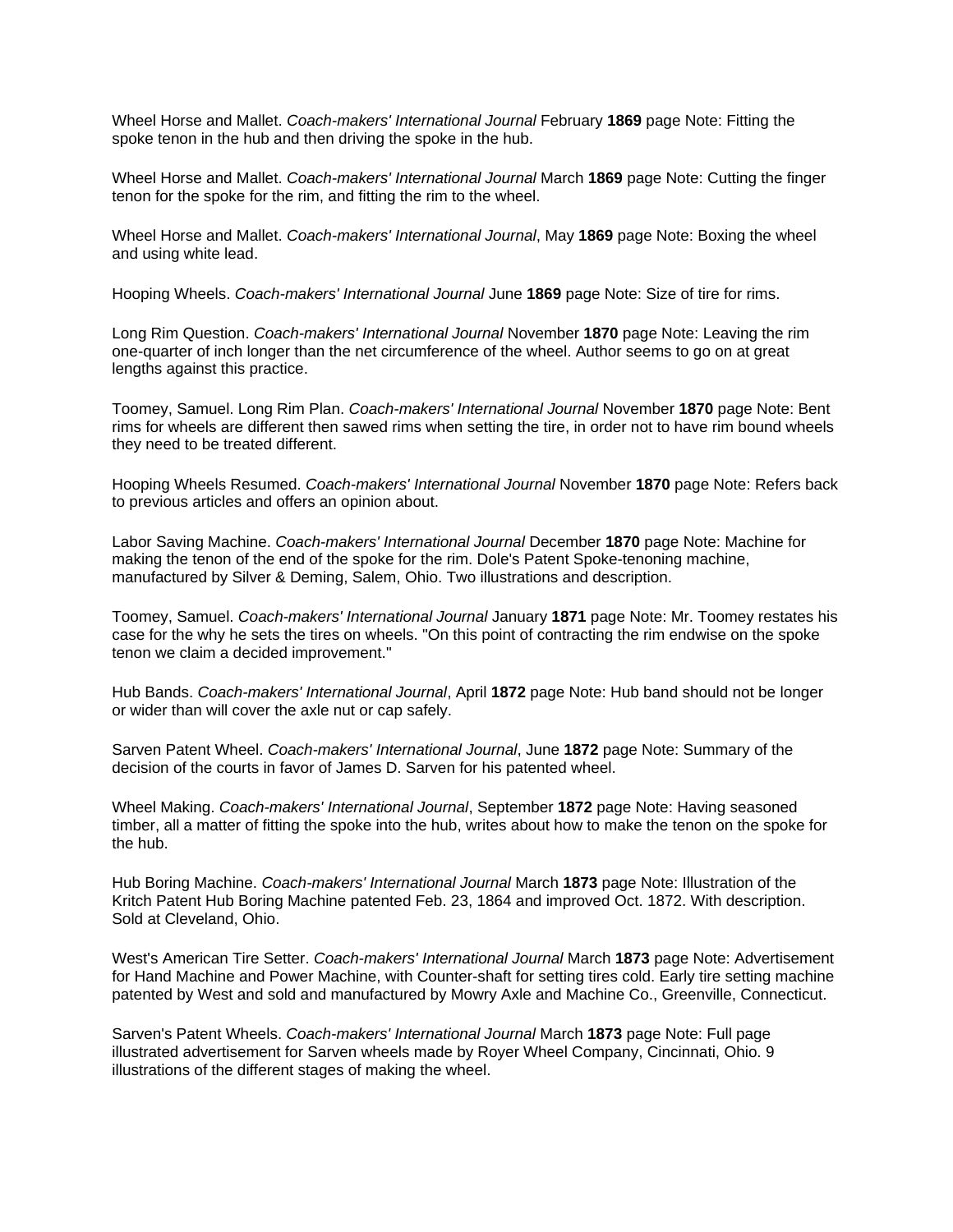Sandusky Wheel Co. *Coach-makers' International Journal* March **1873** page Note: Half page advertisement for Sandusky Wheel Co., Sandusky, Ohio. Illustration of wheel with patented hub, and their carriage bodies for slide seat.

Maris, Jared. Coating of Hubs. *Coach-makers' International Journal*, May **1881** ? page . Note: Coating of hubs with hot linseed oil.

#### **CARRIAGE MONTHLY**

Dole's Hub-boxing Machine. *Carriage Monthly* April **1871** ? page Note: Illustration and description of Hubboxing Machine.

White and Red Hickory. *Carriage Monthly* May **1873** page Note: White hickory preferred by the majority of persons, as it is considered much tougher than the heart portion of the wood.

Spoke Driving Machine. *Carriage Monthly* July **1873** page Note: Illustration and description of machine made by J. A. Fay & Co., Cincinnati, Ohio.

Olds' Patent Wheel. *Carriage Monthly* **1874** page Note: Full page advertisement with two illustration of side and end elevation of the hub. Merits claimed by the company N. G. Olds & Sons, Fort Wayne, Indiana.

West Chester Wheels. *Carriage Monthly* **1874** page Note: Half page advertisement for Hoopes Bro. & Darlington, West Chester, Pennsylvania. This company was the largest wheel manufacture on the east coast. For more information about this company see Industrial Archeology of the Wood Wheel Industry In America by Peter Haddon Smith, 1971.

Sandusky Wheel Co. *Carriage Monthly* **1874** page Note: Half page advertisement showing a platform spring and stating they are manufacturers of the Dorman Patent Wheels. Company located in Sandusky, Ohio.

Setting Boxes. *Carriage Monthly* August **1874**, page Note: Gives the measurements for ordinary carriage wheels.

Heating Tires. *Carriage Monthly* September **1874** page Note: Whether or not to heat tires in the smith's forge, in a vertical furnace, or in a horizontal furnace? "Heating tires in a vertical furnace is a decided improvement over heating them on the forge....." Writes about the different degrees of temperature. Heating with gas. Mr. Mosier's rotary furnace.

Oil In Hubs. *Carriage Monthly* November **1874**, page Note: Two main causes of oil entering the hub and losing the spokes are: imperfect setting of the axle box, paint not being applied to the end of the hub to protect it.

Fitting Tires. *Carriage Monthly* November **1874** page Note: Step by step account of cutting the bar for the tire and applying the tire to the rim. Does not use any water when applying tire.

Good Tire-drag. *Carriage Monthly* November **1874** page Note: Illustration and description of tire -drag so that the rim wouldn't be marred.

Cherry-Heat Welding Compound. *Carriage Monthly* March **1875** page Note: Invention of H. Schierloh, Jersey City, New Jersey, greatly increases the ease at which thin pieces of steel can be welded.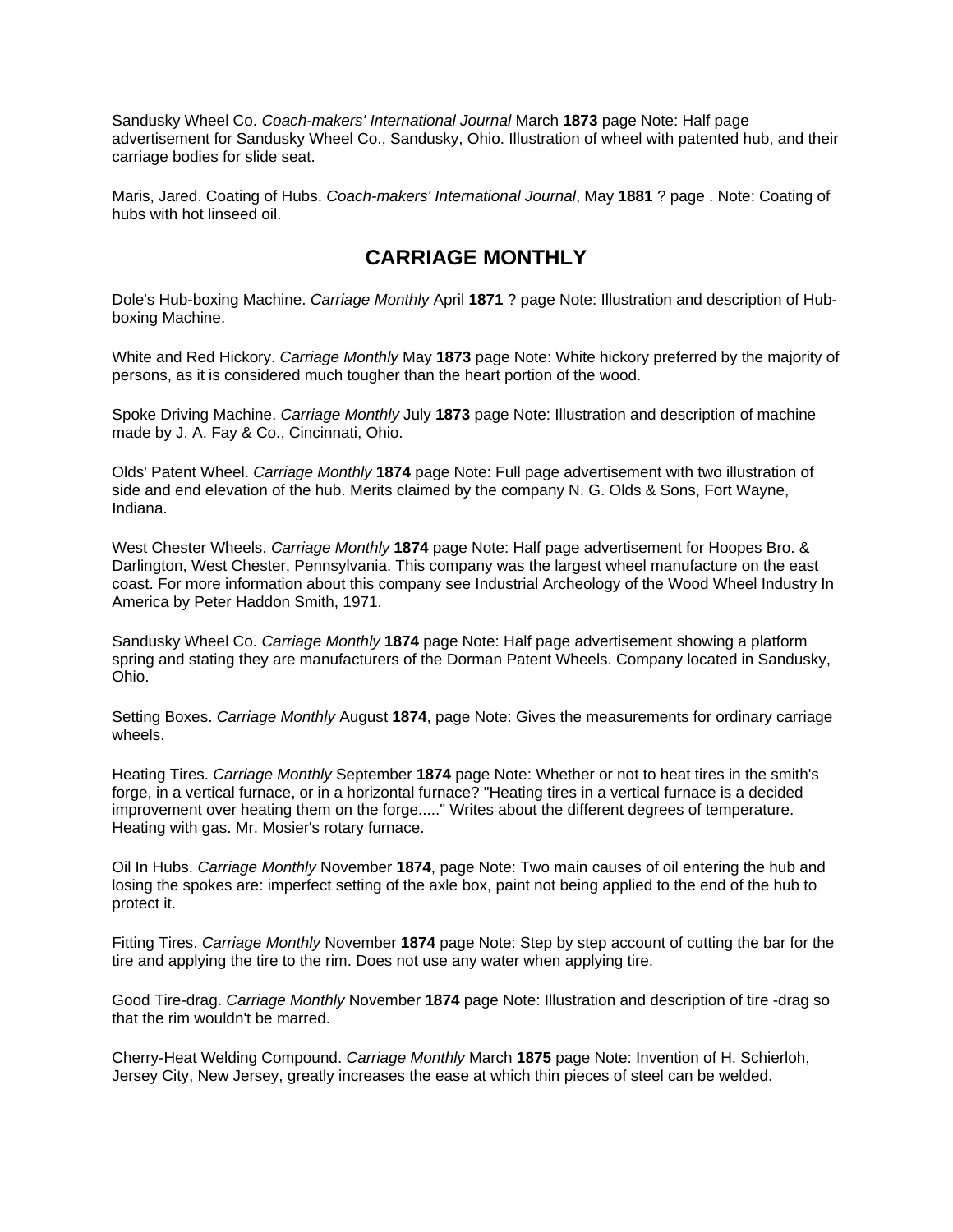Howard, Louis. Setting and Measuring Tires Correctly. *Carriage Monthly* March **1875** page Note: "A firstclass smith never allows his wheels to leave him until the dish is regular." 2 illustrations: straight edge for rims and compass showing exact draft of tire. Consider the atmospheric temperature from the wood shop to the smith shop.

Improvement For Bending Tires. *Carriage Monthly* April **1875** page Note: Illustration and description of invention of Mr. Metzger of New York. Introduction on the history of tire bending.

Tugmutton, Timothy. To Prevent Boxes From Working In the Hub. *Carriage Monthly* August **1875** page Note: Mixes a paste compound to be spread on box before driving.

Wheel Pit. *Carriage Monthly* August **1875** page Note: Illustration and description with dimensions of Wheel Pit from the shop of H. G. Crum, Tiffin, Ohio.

Corris' Patent Wheel. *Carriage Monthly* February **1877** page Note: Half page advertisement for the Wm. Corris & Co., Rochester, New York. Illustrated showing the different sections of the hub.

Rubber Cushioned Axle. *Carriage Monthly* February **1877** page Note: Full page advertisement by the Rubber Cushioned Axle Co., New York, NY. Officers of the company are B. F. Britton, J. B. Sammis, G. W. Hayes. Illustrated with three sectional views. For directions for installing the rubber cushioned axle see: How To Box Wheels With Rubber-cushioned Axles. *Hub* May **1878**, page How To Box Cushioned Axles. *Hub* December **1879** page

Royer Wheel Company. *Carriage Monthly* February **1877** page Note: Full page advertisement for company located in Cincinnati, Ohio. Illustrated are the Sarven Patented Wheel and the Stoodard Wheel.

Piecing Tires. *Carriage Monthly* October **1877** page Note: Gives illustration of riveting and piecing tire.

Bleeck, Henry. Tire Upsetter. *Carriage Monthly* November **1877** page Note: 4 figures of tire upsetter with description.

Wheels and Wheel Material. *Carriage Monthly* December **1878** page Note: Quarter page advertisement for F. Seidle, Mechanicsburg, Pennsylvania. Illustrations of hubs for the Watson Patent Wheel and Phoenix Wheel.

Warner Patent Wheels. *Carriage Monthly* November **1880** page Note: Full page advertisement selling the patent rights of the Warner Patent wheel by B. A. Treat (Attorney of E. Hall & Co.), Wallingford, Connecticut. Two illustrations of hubs.

Tire-bender for One Dollar. *Carriage Monthly* February **1882** page Note: Illustration and description.

Breaking Of Tires. *Carriage Monthly* April **1882** page Note: Why heavy wheels break more often than lighter wheels. Maybe because heavier wheels are smaller and there less dodge or stagger and they will not yield or spring to concussion.

Boxing Wheels. *Carriage Monthly* April **1883** page Note: Getting the boxes centered in the hub.

Oiling Wheels. *Carriage Monthly* July **1883** page Note: Seems to be in favor of oiling the rims the only objection is it stains the wood.

Drilling Tires. *Carriage Monthly* October **1883** page Note: Illustration and description of a special drill bit made by Wiley and Russell Manufacturing Co., Greenfield, Massachusetts.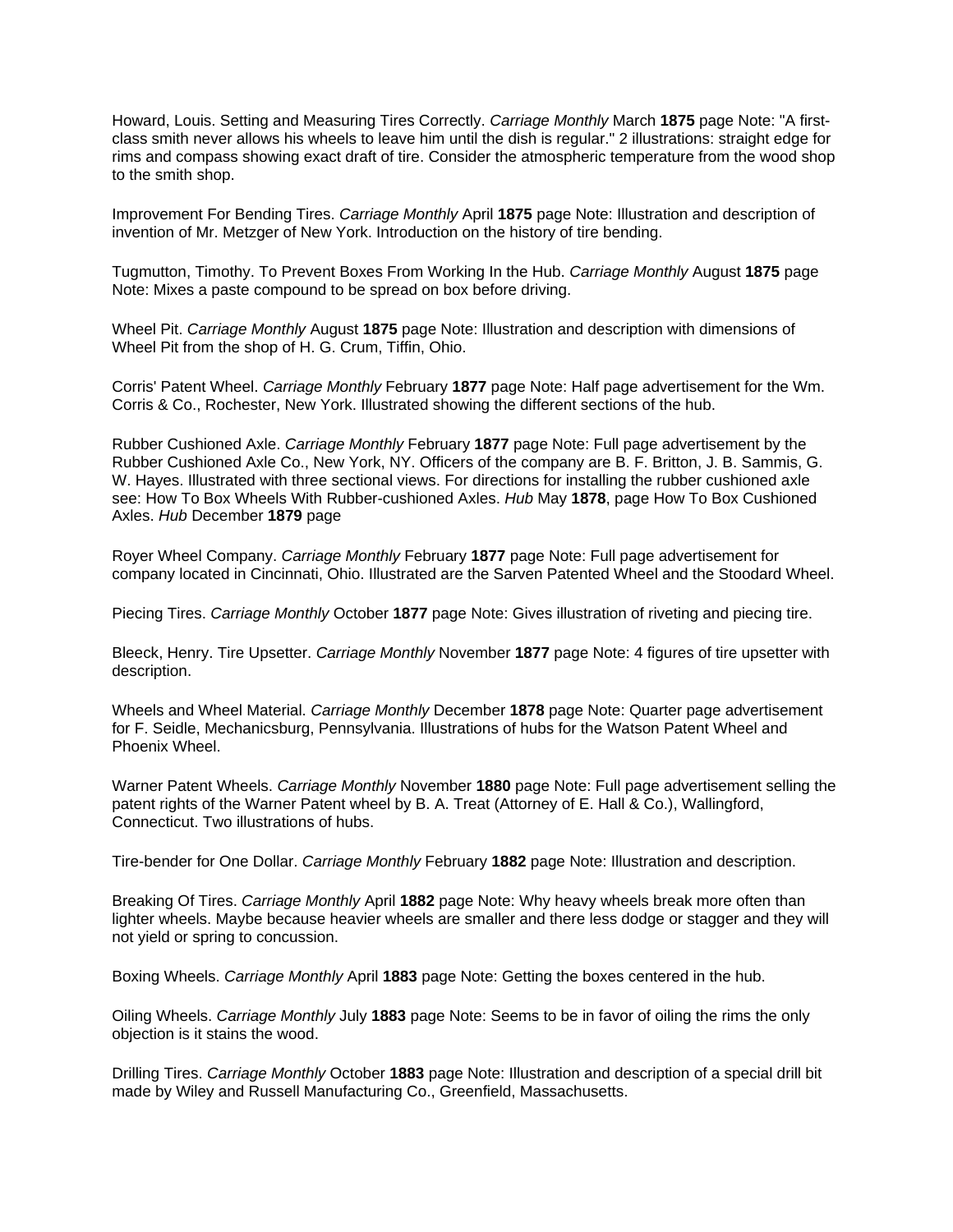Boiled Hubs. *Carriage Monthly* April **1884**, page Note: Is against boiled hubs, as it interferes with the glue used.

Welding Steel Tire. *Carriage Monthly* April **1884** page Note: "Much depends in welding steel tires upon the kind of heat the blacksmith has. It should be a heavy borax heat, with a little fine white sand mixed in with the borax."

Maris, Jared. Wheels, Wheel Stock and Construction of Wheels. *Carriage Monthly* May 1883 - May **1884**  Note: Illustrations include plain wheel, patent wheel, large hubs, small hubs, banded hubs. Writes about: wheels, small hubs, density of hubs, patent wheels.

Maris, Jared. Wheels, Wheel Stock and Construction of Wheels. *Carriage Monthly* **1884** Note: Patent flange wheels, how wheels should be made, size of spoke, shape of spoke, depth of spoke, rims (timber used), spokes (preparing timber used), framing wheels together, dish, sawing the timber for rims. "As wheels are now made the rim is the weak point." "Wind shakes, give more trouble in rims than any other cause and there is no means known to avoid them." Driving wheels, dish in wheels, boxing of wheels.

Hub Boxing Apparatus. *Carriage Monthly* June **1884** page Note: Illustration and description of hub boxing apparatus from the German magazine *Der Chaisen und Wagenbau*.

Silvester Patent Tire. *Carriage Monthly* July **1884** page Note: Full page advertisement of tire sold by C. B. Clarke, St. Louis, Missouri. Several illustration of the special tire made of open hearth steel.

Marking Bands. *Carriage Monthly* July **1884** page Note: Marking off the hub bands so the wholes will be equi-distant.

Cheap Tire Bender. *Carriage Monthly* February **1885** page Note: Illustration and description of a primitive tire bender.

Seasoning Elm Hubs. *Carriage Monthly* March **1885** page Note: Good results are produced by putting the hubs under hay for a year. Newer methods are practiced in wheel factories.

Setting Tires On Light Wheels. *Carriage Monthly* April **1885** page Note: Do not get the tire to hot and water is not used in cooling. If water is used it should not be more than the thickness of the tire and a description is given for making container for water.

Meaning Of the Word "Stagger." *Carriage Monthly* May **1885** page Note: States the two objectives of staggering spokes are stability and durability.

Dayton Patent Compressed Band Hub and Tenon Wheel. *Carriage Monthly* May **1885** page Note: Manufactured by Pinneo & Daniels, Dayton, Ohio. Illustrated with seven illustrations and lengthy description.

Our Tire Heater. *Carriage Monthly* June **1885** page Note: Illustrations and description of a circular brick walled furnace using wood or coal for fuel.

Cement For Axle Boxes. *Carriage Monthly* August **1885** page Note: Merits of different cements.

Draught For Light and Heavy Wheels. *Carriage Monthly* November **1885** page Note: Detailed description of table. Table in four sections: Amount of draught on plain wheels for steel tires=96amount of draught on patent wheels for steel tires=96amount of draught on plain wheels for iron tires=96amount of draught for patent wheels for iron tires.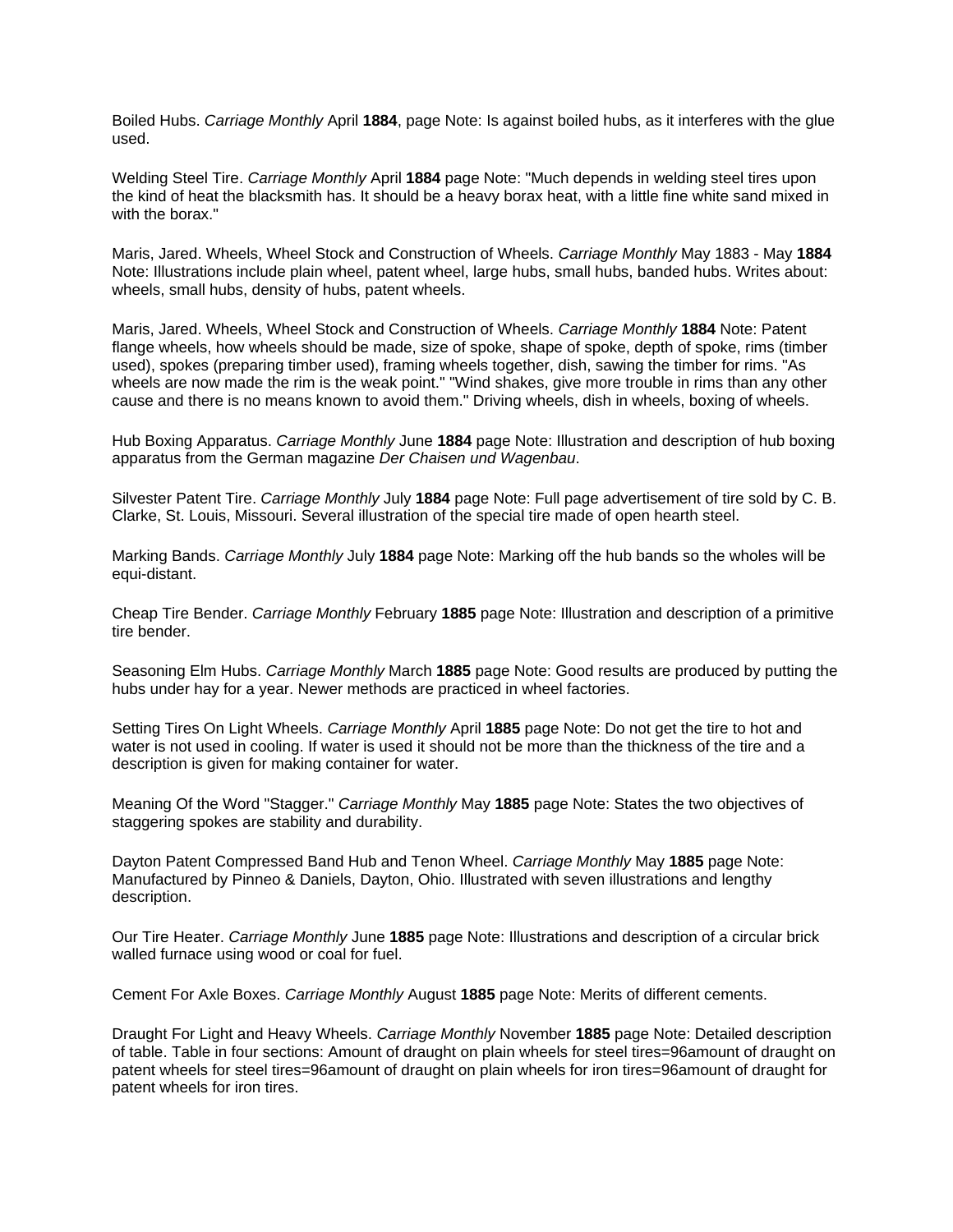Platform for Tire-setting. *Carriage Monthly* December **1885** page Note: 3 illustrations and directions for laying out a circle 1 to 2 feet longer in diameter than the largest wheel.

Fisthyler, D. A. Simple Way To Make A Box For Tapering Tenons On Spokes. *Carriage Monthly* June **1886** page Note: Illustration and description with dimensions.

Contrivance For Squaring Tires. *Carriage Monthly* January **1887** page Note: 3 illustrations writes about taking the twist out of tires after welded.

Royer Wheel Company. *Carriage Monthly* January **1887** page Note: Full page advertisement of company located in Cincinnati, Ohio. Illustrated with the Rouse Band Wheel showing 3 different sections of hub.

Reed's Patent Gas Tire Heating Machine. *Carriage Monthly* March **1887** page Note: Advertisement gas heating machine sold by Sherburne & Co., Boston, Massachusetts.

Bokop Patent Tire Setter and Cooler. *Carriage Monthly* April **1887** page Note: Advertisement for Bokop tire setter of Defiance, Ohio.

Securing Tires. *Carriage Monthly* June **1887** page Note: Goes into great detail and 11 illustrations on the use of tire bolts.

Excelsior Tire and Axle Upsetting Machine. *Carriage Monthly* July **1887** page Note: Advertisement for upsetter made by Combs and Bawden, Freehold, New Jersey.

Best Wheels for Light Work. *Carriage Monthly* September **1888** page Note: Detail description of wheels for first class buggies with dimensions for all. Number of mortises and sizes. Size and proportions of spokes, rims, etc.

Buffalo Patent Axle and Wheel Company. *Carriage Monthly* October **1888** page Note: 3 illustrations of the only perfect self-lubricating axle in the world.

Hub Borer. *Carriage Monthly* June **1889** page Note: Description and dimensions no illustration.

Uncle Steve. Making Bands. *Carriage Monthly* August **1889** page Note: How to draw a circle on a board.

T. J. Reid. *Carriage Monthly* August **1889** page Note: Advertisement for T. J. Reid tire setter sold by the Ontario Wheel Co., Gananoque, Ontario.

Uncle Steve. Tires and Tire Tools. *Carriage Monthly* October **1889** pages Note: How to get the exact length of the tire, and step by step instructions with 6 illustrations for tools needed to tire a wheel.

Uncle Steve. Hub Bands. *Carriage Monthly* December **1889** page Note: Hub bands need to be placed on the hubs before tiring. Putting on bugle bands. Size of iron to be used. 9 illustrations.

Replacing Spokes In A Sarven Wheel. *Carriage Monthly* December **1889** page Note: Takes tire off and cuts bolts or rivets in hub were spokes are to be replaced, takes out old spokes and puts in new spokes, put tire back on and replaces rivets in hub.

Old Fashioned Tire Trestle. *Carriage Monthly* November **1891** page Note: Illustration and description of tire trestle for setting tires, representing the most simple tire trestle that can be made.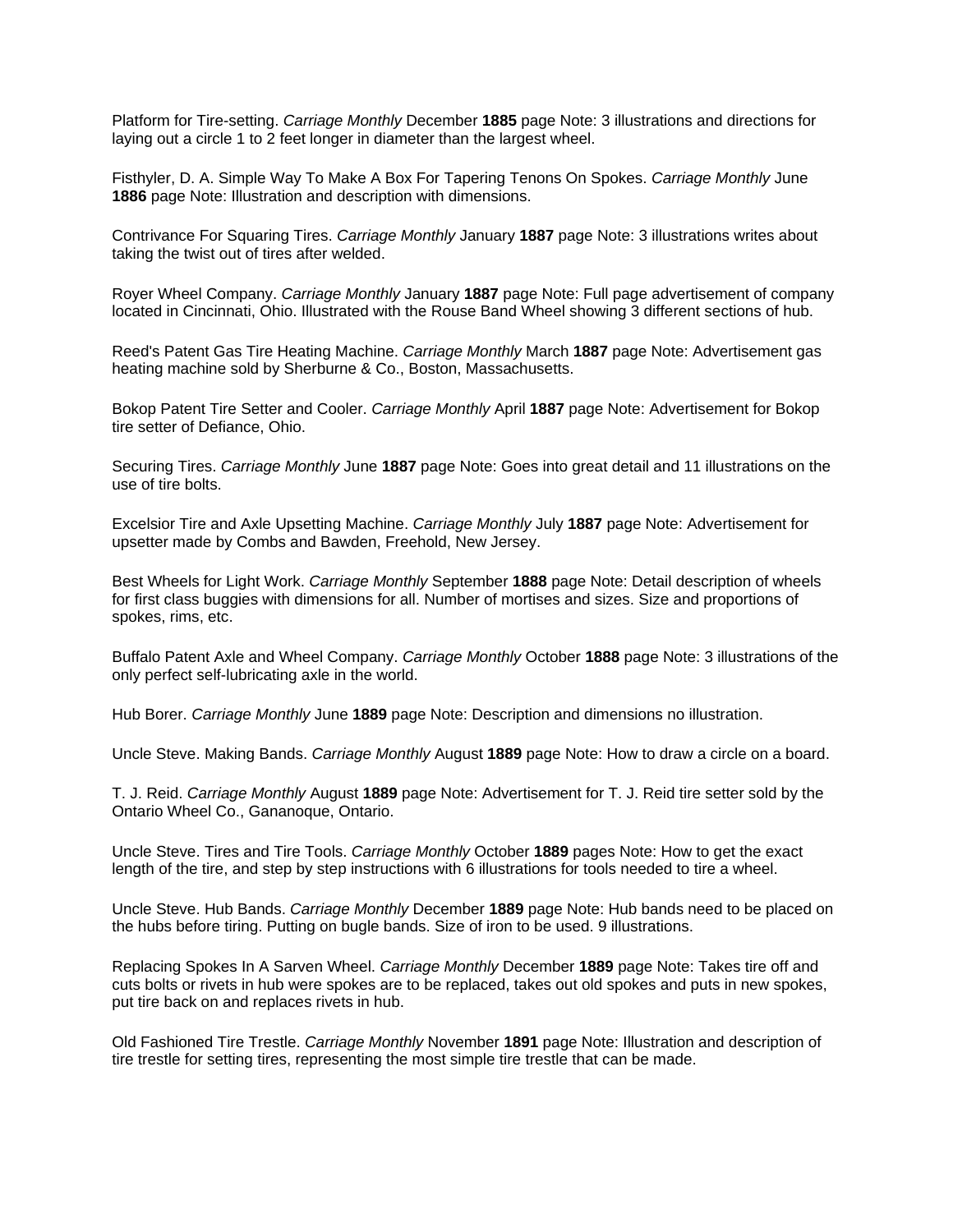Steam Power Tire Setter and Hub Bander. *Carriage Monthly* March **1892** page Note: Illustration and description of steam power tire setter manufactured by J. B. West, Rochester, New York. Patented in 1870 but put on the market in 1892.

Felloe Cut-off, Boring and Dowelling Machine. *Carriage Monthly* April **1892** page Note: Illustration and description of machine made by Bentel & Margedant Co., Hamilton, Ohio.

New Tire Upsetter. *Carriage Monthly* May **1892** page Note: Illustration and description of tire upsetter made by Butts and Ordway, Boston, Massachusetts.

Sweet's Concealed Band. *Carriage Monthly* May **1892** page Note: Manufactured by the Batavia Carriage Wheel Co., Batavia, NY. Illustrated with a cross section of the hub.

Improved Lever Feed Power Drill. *Carriage Monthly* June **1892** page Note: Illustration and description of drill manufactured by George Burnham & Co., Worcester, Massachusetts.

Box Wheels With Hydraulic Power. *Carriage Monthly* October **1892** page Note: Hydraulic pressure vs. hand driven with hammer.

West's Steamo-Hydrostatic Tire Setter. *Carriage Monthly* October **1892** page Note: Advertisement for tire setter made by J. B. West, Rochester, New York.

National Combination Drill Press. *Carriage Monthly* November **1892** page Note: Illustration and description of drill press made by National Hardware Co., Cincinnati, Ohio. Capable of drilling several holes in the rim and tire at one time.

Improved Spoke Facing Machine. *Carriage Monthly* March **1893** page Note: Illustration and description of a machine made by Bentel & Margedant Co., Hamilton, Ohio.

Rotary Feed Double Spoke Throater. *Carriage Monthly* August **1893** page Note: Illustration and description of machine made by Empire Machine Works, Mount Morris, New York.

Morton Band Wood Hub Wheel. *Carriage Monthly* November **1894** page Note: Full page advertisement for the New Haven Carriage Co., New Haven, Connecticut. Large illustration of exterior of hub.

DuBois, Henry L. Early Recollections of Wheel Making. *Carriage Monthly* January **1895** page Note: Writes about the use of the Reynold's patent rim bender in wheel factories. The invention of the Mr. Blanchard for bending rims. The search for hickory stock and meeting Henry Hoopes. The first spokes turned on lathe. Patented process for seasoning hubs.

New Tire Shrinker. *Carriage Monthly* June **1895** page Note: Illustration and description of tire shrinker made by S. D. Kimbark, Chicago, Illinois.

Mitchell, T. H. New Features In Wheel Making : Laminated Rims. *Carriage Monthly* December **1895** pages Note: Patent # 536,089, the rim is laminated and made in a single piece joined together by a scarfjoint.

Proportions of Wheels, Tires and Axles. *Carriage Monthly* September **1896** page Note: Description of tables and tables for: wheels with hubs three inches in diameter, wheels with hub three and three-quarter inches in diameter, wheels with hubs four inches in diameter, wheels hubs four and one-quarter inches in diameter.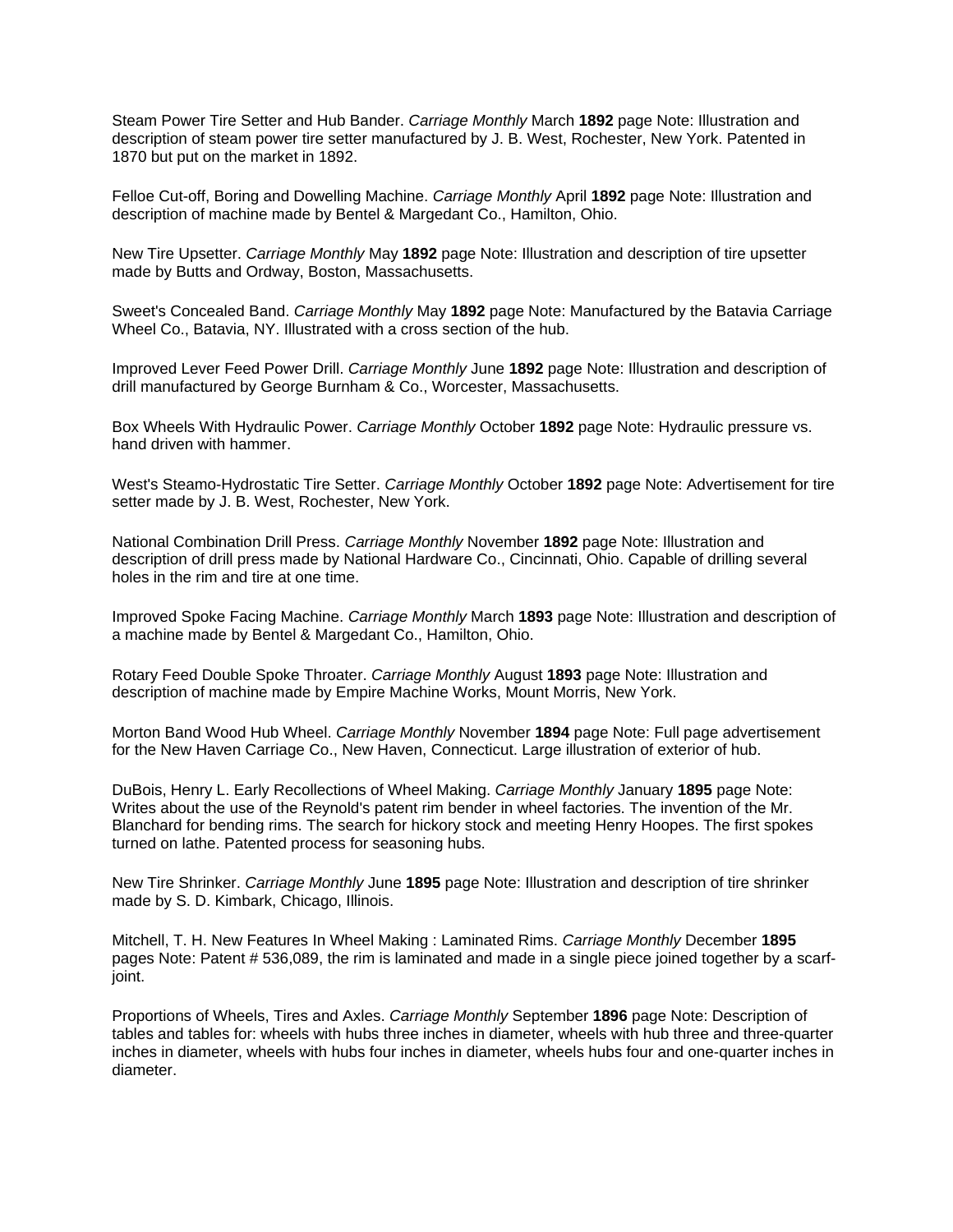Tire End Setter. *Carriage Monthly* June **1900** page Note: Illustration and description of machine made by Morgan & Wright, for bringing the ends of solid rubber tires together.

Cement For Axle Caps and Boxes. *Carriage Monthly* September **1900** page Note: General rules for using cements and cement for axle boxes and other purposes.

Kelly Springfield Rubber Tire Co. *Carriage Monthly* July **1901** page Note: Advertisement with illustration of half round solid rubber tire and two wires running through it.

Stone Patent*. Carriage Monthly* July **1901** page Note: 1/3 page advertisement by Worstall & Carl Spoke and Wheel Co., Doylestown, PA. Illustration of cross section of hub.

Burr Patent Wheel. *Carriage Monthly* July **1901** page Note: Half page advertisement for the Burr Wheel Co., Chicago, Illinois. Illustrated is a heavy wheel with metal hub.

### **AMERICAN BLACKSMITH.**

Dube, Isadore H. To Find Circumference of Bands. *American Blacksmith* February **1906** page Note: Mathematical formula for finding the correct circumference.

Barnard, E. A. Repairing Sarven Patent Wheels. *American Blacksmith* February **1906** page Note: Directions for replacing one or more spokes.

Gaza, J. M. Welding Iron Tires. *American Blacksmith* May **1907** page Note: Gives illustration and description of welding wide tires.

Short, W. A. How To Fit Spokes for Sarven Hubs. *American Blacksmith* May **1907** page Note: Diagram and directions for fitting spokes in Sarven hub.

Breckon, W. G. Some Practical Hints On Wagon Repair Work. *American Blacksmith* June **1909** page Note: Illustrated and described are the different ways of repairing the bent felloe. Gives advice on how to make a good wheel, replacing spokes, and bands on the hubs, etc.

Albright, M. A Practical Coal-burning Tire Furnace. *American Blacksmith* April **1911** page Note: Illustration and description.

Jeffries, J. W. In Favor of Cold Setting. *American Blacksmith* July **1911** page Note: Setting tires cold with a hydraulic cold tire setter and not kinking the tire.

Machine For Filling Wagon Wheels. *American Blacksmith* May **1912** page Note: Illustration and description of what looks like a work bench for holding wheel while it is worked on.

Tool For Pulling Tenons. *American Blacksmith* May **1912** page Note: Illustration and short description of tool.

Hayden, J. H. Several Practical Helps for the Wagon Shop=96Labor and Time Saving Tools and Devices Easily Made In the Shop. *American Blacksmith* February **1916** page Note: Detailed description and illustration of Modern Wheel Holding Machine. Made by hand.

# **BLACKSMITH AND WHEELWRIGHT**